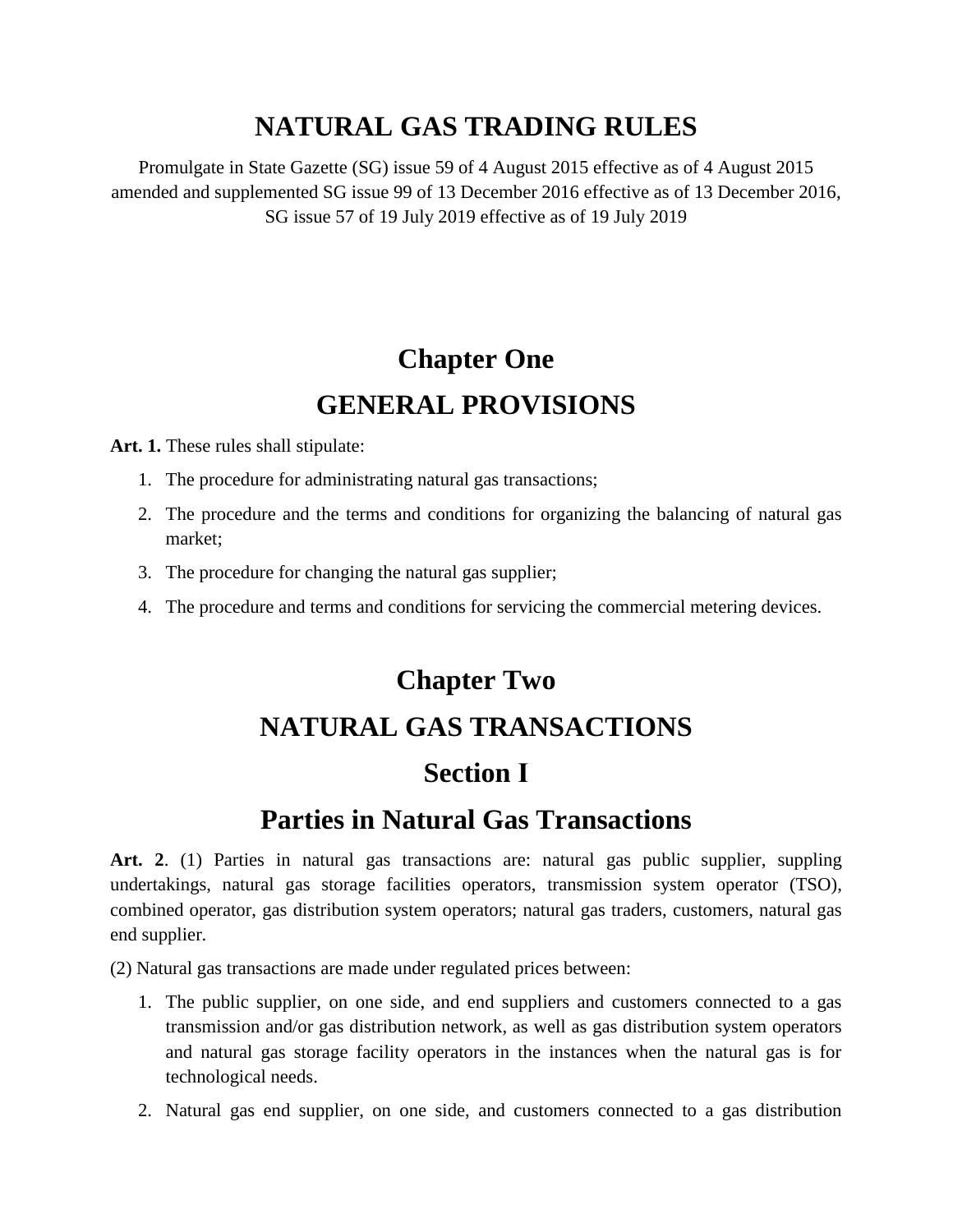network, on the other side, under publicly available general terms and conditions.

(3) Natural gas transactions at freely negotiated prices shall be made between the suppling undertakings or natural gas traders, on one side, and the natural gas public supplier, natural gas end suppliers, natural gas traders or customers, on the other side.

**Art. 3**. (1) (Amend. SG 99/2016 effective as of 13 December 2016) When concluding contracts for natural gas supply, the public supplier, the suppling undertakings or the traders shall notify in writing the TSO and the respective gas distribution system operator for the supply contracts they have concluded within a period no later than the effective date of the supply contract.

(2) (Amend. SG 99/2016 effective as of 13 December 2016) The notification under Art. 1 shall be made in a form set forth by the operator of the respective network and shall include at least the following data:

- 1. seller, ID data;
- 2. buyer, ID data;
- 3. (Amend. SG 99/2016 effective as of 13 December 2016) contract duration, natural gas quantity under the supply programme in energy units specified yearly at quarters, months and days;
- 4. natural gas quality parameters;
- 5. natural gas hand-over and acceptance point.

# **Section ІІ**

### **Types of Transactions and Subject of the Contracts**

Art. 4. (1) The natural gas transactions in the country are made on the basis of written contracts.

(2) (New. SG 99/2016 effective as of 13 December 2016, Amend. SG 57/2019 shall apply from the date on which the trading platform becomes operational, but no later than 1 January 2020) Natural gas transactions can be also concluded on the trading platform specified by the TSO and approved by the Energy and Water Regulatory Commission. The trading platform shall be developed, maintained and operated by a Trading Platform Operator in line with the Rules of the Natural Gas Trading Platform.

(3) (Prev. (2), SG 99/2016 effective as of 13 December 2016) The public supplier shall conclude contracts for:

- 1. natural gas supply with end suppliers, supplying undertakings, natural gas traders within and outside the country, and customers;
- 2. natural gas transport through a gas transmission network and/or gas distribution network;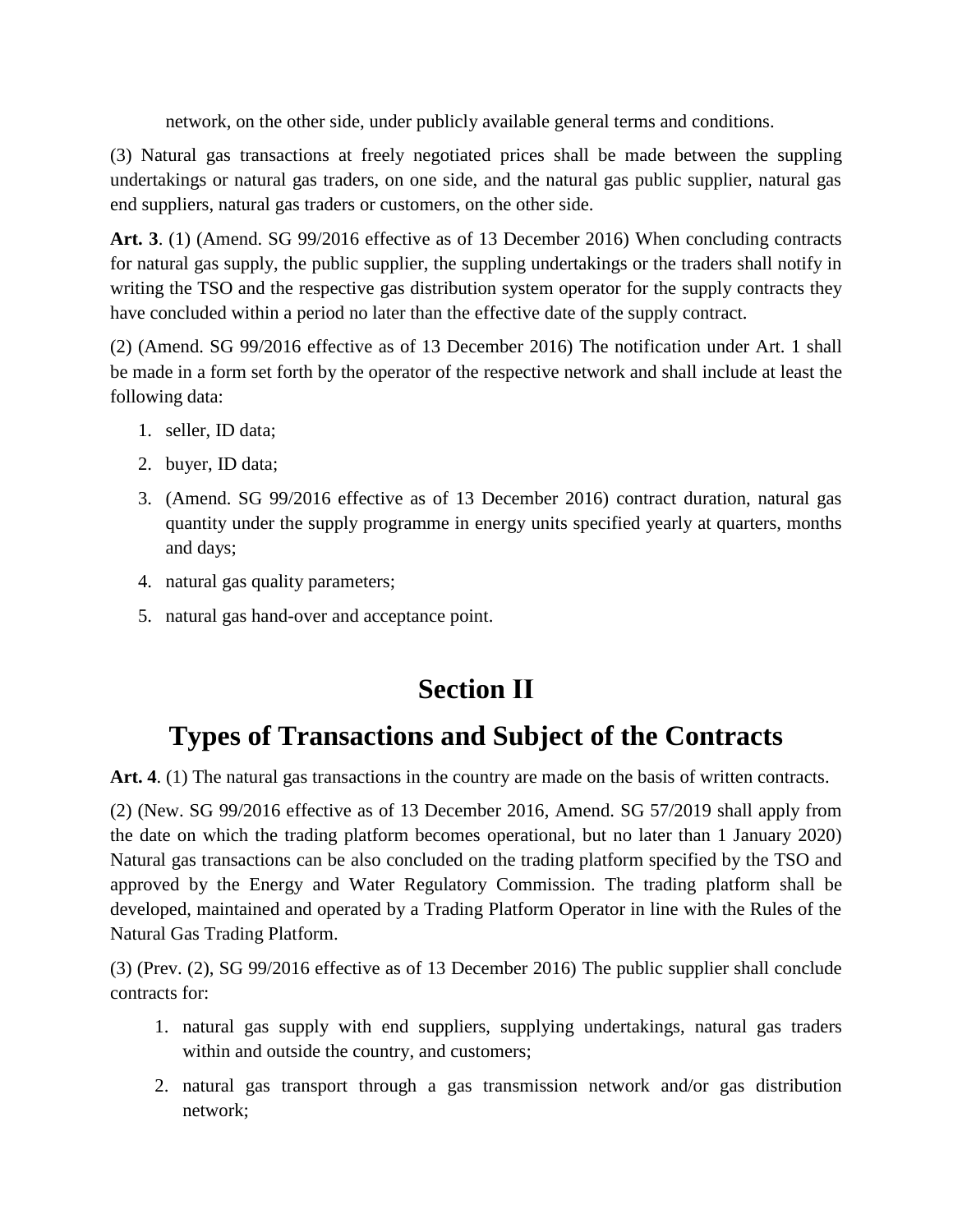- 3. natural gas storage with storage facility operators and/or LNG facility operators;
- 4. natural gas purchase and sale for balancing.

(4) (Prev. (3). SG 99/2016 effective as of 13 December 2016) The TSO shall conclude contracts for:

- 1. transport through the gas transmission network;
- 2. natural gas supply for technological needs.
- 3. (New SG 57/2019 shall apply from the date on which the trading platform becomes operational, but no later than 1 January 2020) natural gas supply for operational balancing.

(5) (Prev. (4). SG 99/2016 effective as of 13 December 2016) The natural gas storage facility operator shall conclude contracts for:

- 1. natural gas storage;
- 2. natural gas supply for technological needs.

(6) (Prev. (5). SG 99/2016 effective as of 13 December 2016) The suppling undertakings shall conclude contracts for:

- 1. natural gas supply with the public supplier, with end suppliers, with TSOs, with distribution system operators, with storage facilities operators, with natural gas traders and natural gas customers within or outside the country;
- 2. natural gas purchase and sale for balancing.

(7) (Prev. (6). SG 99/2016 effective as of 13 December 2016) The distribution system operator shall conclude transport contracts through the gas distribution network and contracts for natural gas supply for technological needs.

(8) (Prev. (7). SG 99/2016 effective as of 13 December 2016) The end suppliers shall conclude contracts for:

- 1. natural gas supply to customers connected to a gas distribution network;
- 2. natural gas supply with the public supplier, supplying undertakings and traders within and outside the country;
- 3. transport through a distribution network;
- 4. transport through a gas transmission network;
- 5. natural gas storage;
- 6. natural gas purchase and sale for balancing.

(9) (Prev. (8). SG 99/2016 effective as of 13 December 2016) The natural gas traders shall conclude contracts for: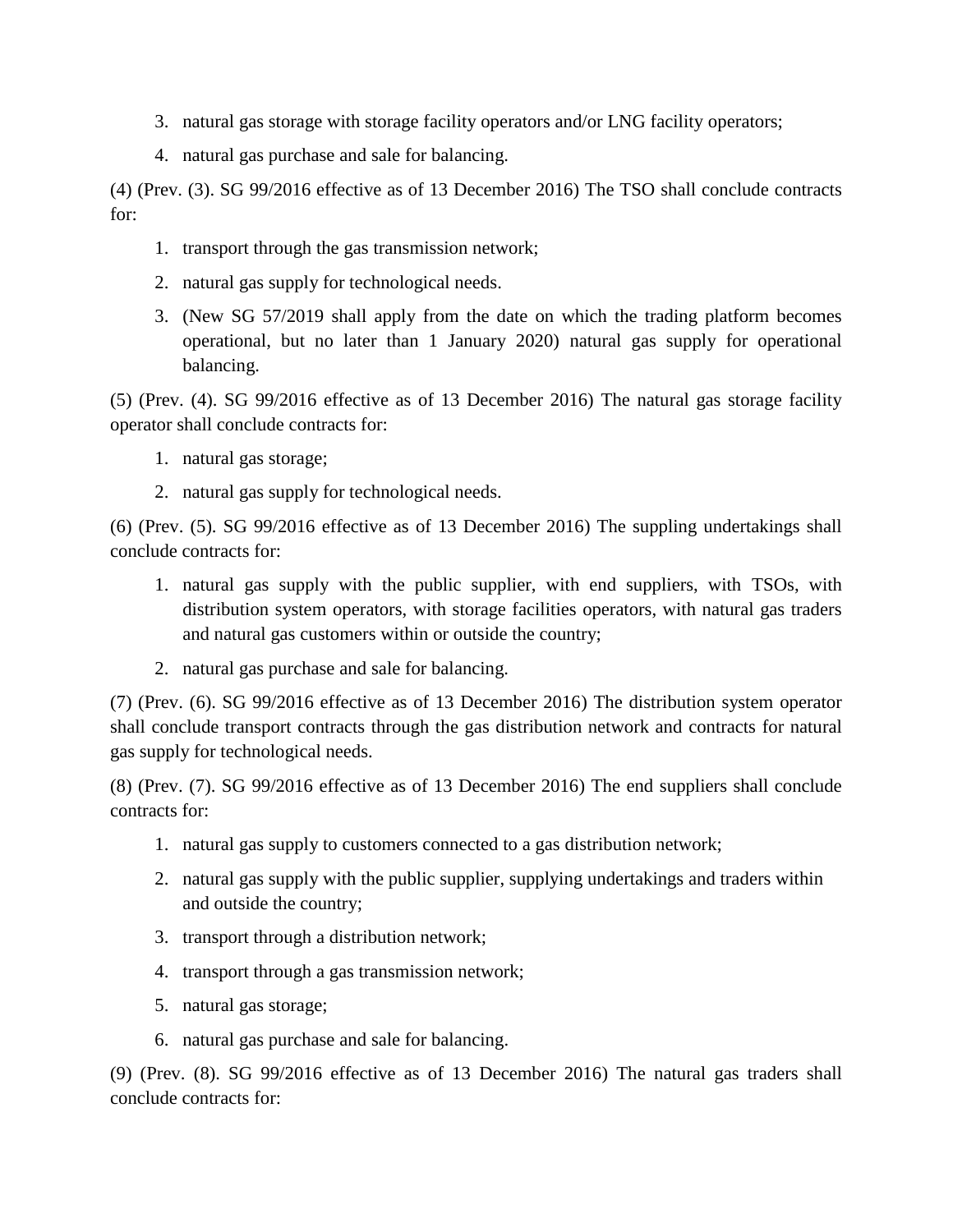- 1. natural gas supply with the public supplier, end suppliers, customers, supplying undertakings and natural gas traders within or outside the country, as well as with TSOs and distribution system operators, and with natural gas storage facilities operators for technological needs;
- 2. natural gas transport through the gas transmission network;
- 3. transport through a distribution network;
- 4. natural gas storage in a storage facility and/or in a LNG storage facility;
- 5. purchase and sale of natural gas for balancing.

(10) (Prev. (9). SG 99/2016 effective as of 13 December 2016) The customers shall conclude contracts for:

- 1. natural gas supply with the public supplier, supplying undertakings, natural gas traders within or outside the country and with end suppliers;
- 2. transport through a gas transmission network;
- 3. transport through a gas distribution network;
- 4. natural gas storage in a storage facility and/or in a LNG storage facility
- 5. (New. SG 99/2016 effective as of 13 December 2016) purchase and sale of natural gas for balancing.

(11) (Prev. (10). SG 99/2016 effective as of 13 December 2016, repealed SG 57/2019 shall apply from the date on which the trading platform becomes operational, but no later than 1 January 2020).

Art. 5. (1) The subject of the supply contracts is natural gas sale.

(2) The natural gas supply contracts with the public supplier, end suppliers and traders shall include at least the following data:

- 1. subject of the contract, rights and obligations of the parties thereto;
- 2. a programme containing information about the natural gas quantities contracted for supply, including quarters, months and days, and maximum and minimum daily quantity, as well;
- 3. a time period and conditions for supply of natural gas quantities with the relevant quantitative indicators and parameters, including a natural gas acceptance, handover and metering point;
- 4. procedure, terms and conditions for payment of the supplied natural gas quantities;
- 5. penalties in case the parties fail to perform their obligations under the contract;
- 6. (Suppl. SG 99/2016 effective as of 13 December 2016) terms and conditions for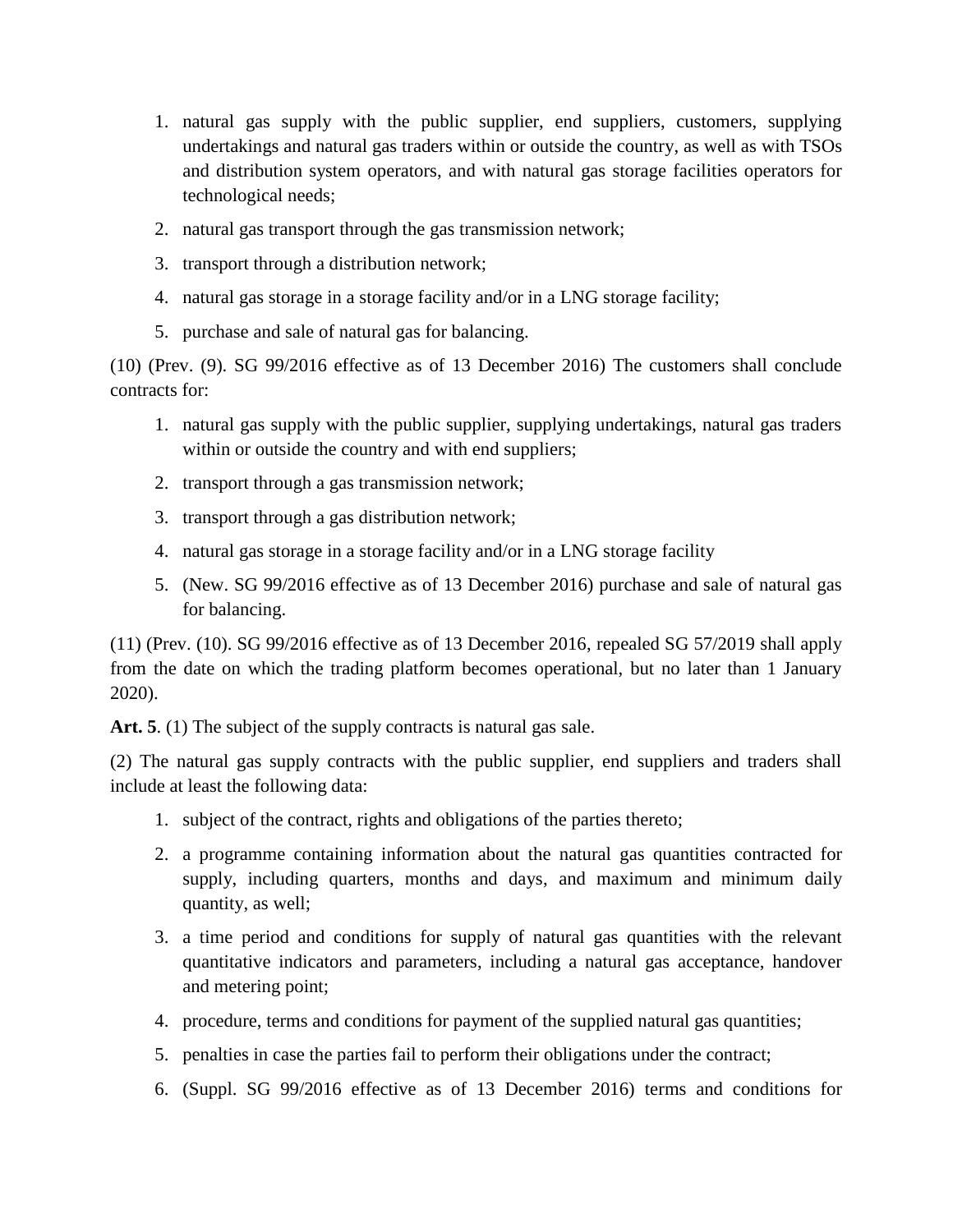unilateral termination of the contract by the customer without paying additional fees and/or penalties apart from the negotiated ones;

- 7. financial guarantees from the customer ensuring the fulfilment of his obligations under the supply contract;
- 8. terms and conditions for suspending, limiting and resuming the supplies in case of non-performance of obligations under supply contracts.

(3) When a party under the contracts under item 1 is the public supplier, the supply terms and conditions shall be binding with the contracts' terms and conditions by which the public supplier purchases, transports and stores the natural gas.

**Art. 6**. (1) Subject of the transport contracts is the provision of the service "natural gas transport through a gas transmission system" and "natural gas transport through a gas distribution system".

(2) (Amend. SG 99/2016 effective as of 13 December 2016) The natural gas transport contracts through a gas transmission and a gas distribution network shall include at least the following data:

- 1. (Amend. SG 99/2016 effective as of 13 December 2016, SG 27/2019 effective as of 19 July 2019) a time period and conditions for transport, procedure and terms for negotiating and using transport capacities by natural gas acceptance and hand-over points;
- 2. procedure, terms and conditions for notification in case of suspension or limitation of the transmission and its recovery, responsibilities, safety measures and equipment maintenance, measures against losses;
- 3. procedure, terms and conditions for suspension or limitation of the transmission and its recovery in cases of non-fulfilment of any obligations under the transport contracts;
- 4. procedure, terms and conditions for notification when carrying out scheduled repairs of the network and the equipment thereto;
- 5. procedure, terms and conditions for notification in case of failures in the gas transmission and gas distribution network and the facilities thereto;
- 6. procedure, terms and conditions for inspection of the commercial metering devices and for providing information from the commercial metering devices;
- 7. penalties in case the parties fail to perform their obligations under the contracts;
- 8. quality indicators and parameters, including a natural gas acceptance, handover and measurement point;
- 9. price and payment method;
- 10. change of supplier procedure;
- 11. procedures for nominations and re-nominations of natural gas quantities for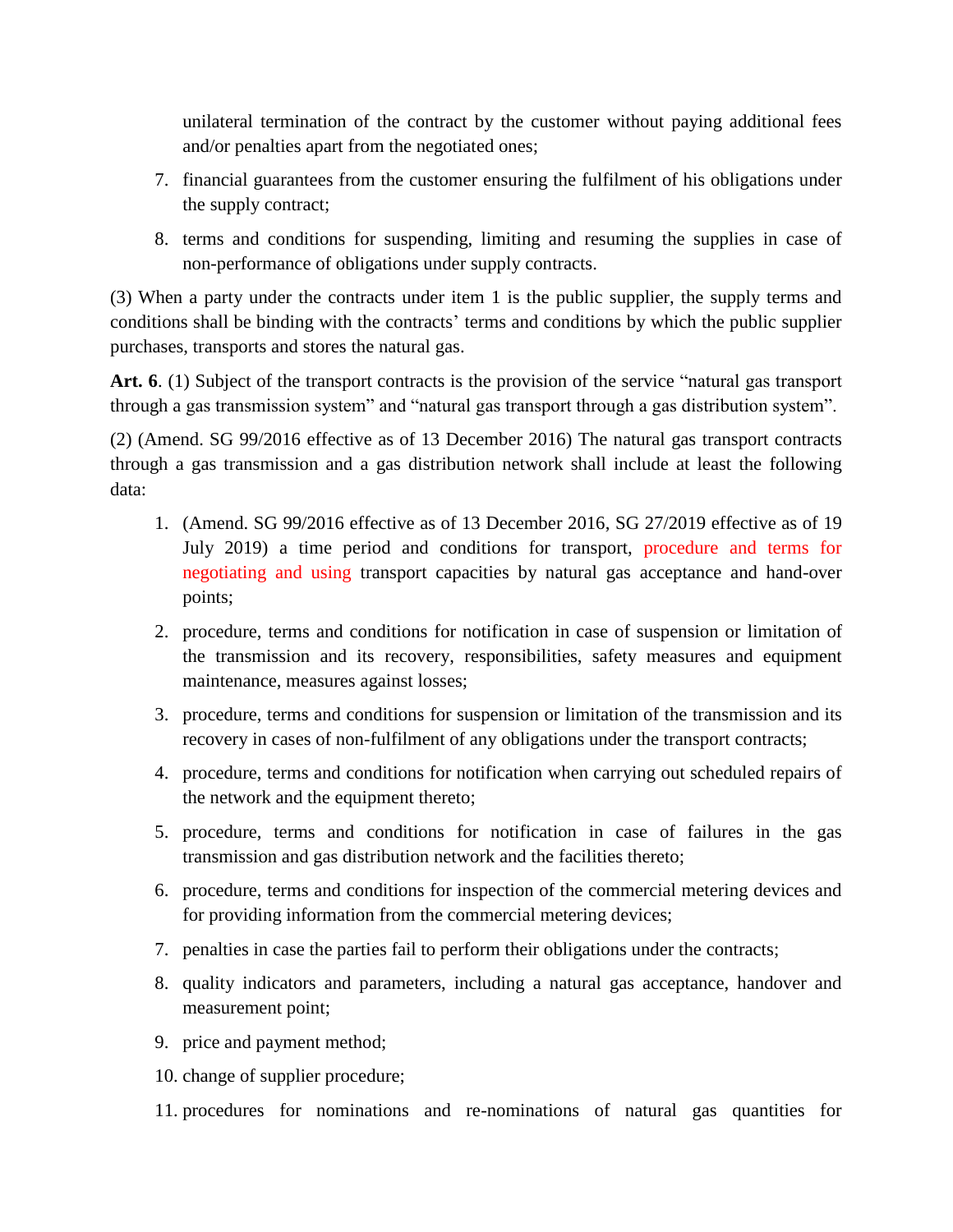transmission within the contracted capacity;

- 12. procedure for determining the transported natural gas quantities in case of inoperative or inaccurately metering commercial metering devices.
- 13. (New, SG 57/2019 effective as of 19 July 2019) procedure, terms and conditions for concluding secondary capacity transactions.

(3) (Amend. SG 99/2016 effective as of 13 December 2016) Transport contract through the gas transmission network shall not be concluded with persons who are in liquidation procedure, have declared bankrupt or are under an insolvency procedure, and if a foreign person is in a similar procedure under their national legislation.

(4) (Amend. SG 57/2019 effective as of 19 July 2019) When concluding a transport contract through the gas transmission network, the network user (NU) is obliged to conclude a contract for natural gas purchase and sale for balancing with the TSO. The TSO shall keep a register of the persons with whom contracts for natural gas purchase and sale for balancing are concluded, and which shall publish on its webpage.

(5) (Amend. SG 57/2019 effective as of 19 July 2019) The procedure, the terms and conditions for registration, and the requirements to the participants in the natural gas balancing market (including financial, manpower and technical resources) shall be set by the TSO and published on its webpage.

(6) The holders of a licensee for natural gas public supply and a licensee for supplying from an end supplier, as well as the persons having concluded an effective transport contract with a TSO shall be considered as registered.

(7) Persons who have payments due whose deadline for performance has expired, to the TSO or other natural gas market participant within the country or on the territory of the EU shall not be registered.

(8) The registration of persons who are found not to meet with the requirements of items 5 and 7 shall be terminated.

**Art. 7**. (1) Subject of the storage contracts is the provision of the service "natural gas storage in natural gas storage facilities" and "natural gas storage in LNG facilities".

(2) The contracts under item 1 shall be signed between an operator of natural gas storage facilities, the LNG storage facilities operators, on one side, and the public supplier, natural gas traders, natural gas end suppliers and customers, on the other side.

**Art. 8**. The natural gas supplied by the public supplier, the natural gas traders, the supplying undertakings and the end suppliers shall be supplied and invoiced in compliance with the terms and conditions of the specific supply contracts and the programme for supply for a specific customer at a specific point.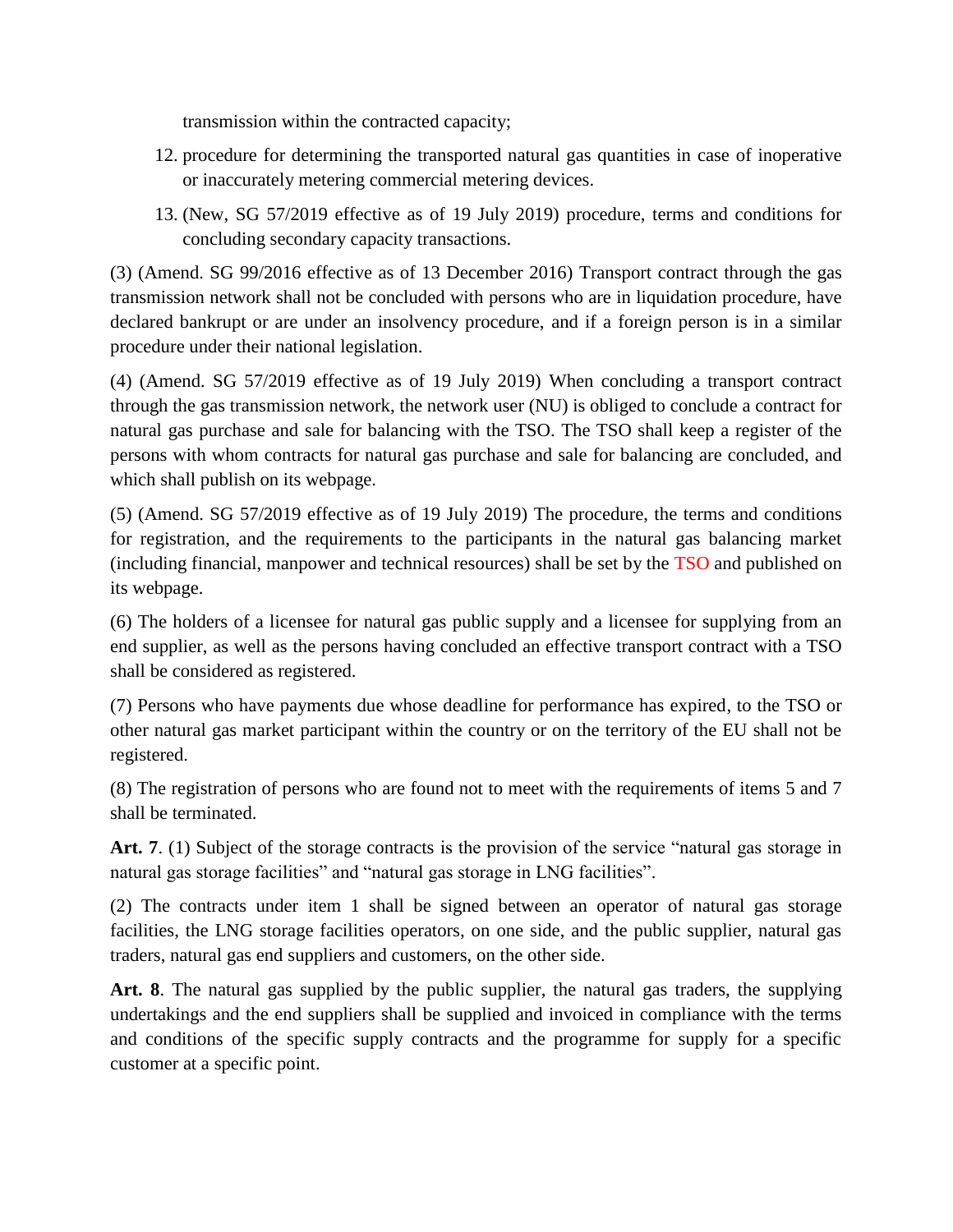### **Section III**

### **Administration of Natural Gas Transaction**

**Art. 9**. (Amend. SG 99/2016 effective as of 13 December 2016, SG 57/2019 shall apply from the date on which the trading platform becomes operational, but no later than 1 January 2020). The operator of the gas transmission or distribution network shall administrate natural gas transactions including natural gas transactions at freely negotiated prices whose supply is carried out through the gas transmission network which he owns and/or operates as well as natural gas transactions on the trading platform.

**Art. 10**. (1) (Amend. SG 57/2019 shall apply from the date on which the trading platform becomes operational, but no later than 1 January 2020). If circumstances threatening the safety operation of the gas transmission system or parts thereof occur, the TSO pursuant to art. 188, para. 2 of the Energy Act shall be entitled to temporary suspend the performance of transactions or change the contracted natural gas quantities thereto by informing the parties under the transport contracts and the contracts for using the virtual trading point including the operators of gas distribution networks and the operator of the natural gas trading platform.

(2) (Amend. SG 57/2019 effective as of 19 July 2019) If circumstances threatening the safety operation of the gas transmission system or parts thereof cease to exist, the TSO resumes the performance of the transactions, respectively, the transmission of the contracted natural gas quantities by informing the parties under item 1.

(3) Suspension of transactions or change in the contracted natural gas quantities under art.1 shall be carried out when the conditions under Art. 24, para. 1 of Ordinance No.10/2004 on the procedure for introducing limiting regime, suspension or restriction of production or supply of electricity, heat and natural gas (Issue SG No. 63/2004; Amend. SG 42/2015) occur and in compliance with the adopted clauses in the transport contracts for a given NU.

# **Chapter Three BALANCING THE NATURAL GAS MARKET Section I**

### **General Provisions**

**Art. 11**. (1) (Amend. SG 57/2019 effective as of 19 July 2019) Balancing the natural gas market is compensation of the differences between the natural gas quantity delivered by the gas transmission users at the entry points and the natural gas quantity off-taken by that users at the exit points of the network for a gas day.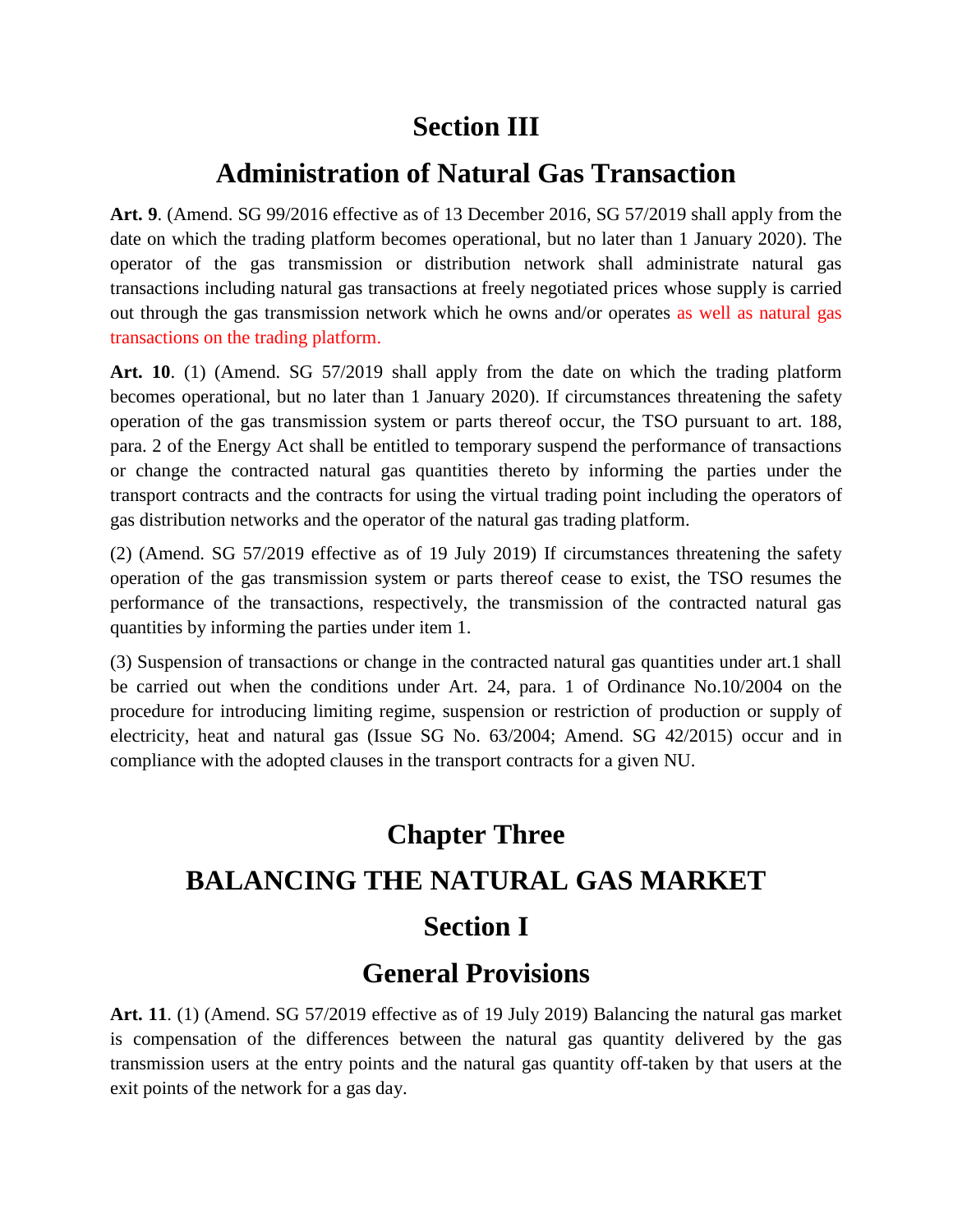(2) (Suppl. SG 57/2019 effective as of 19 July 2019) Individual commercial imbalance occurs when the natural gas quantity delivered in the network by a given user differs from the exit natural gas quantity by the same user during the respective day.

(3) (Amend. SG 57/2019 effective as of 19 July 2019) The procedure, terms and conditions for calculating the daily imbalance and forming and applying the daily imbalance charge and the neutrality balancing charge shall be determined in a methodology, proposed by the TSO and approved by the Energy and Water Regulatory Commission (EWRC).

(4) The NUs of the gas transmission system are responsible for maintaining a compliance between the natural gas quantities delivered at entry points and off-taken at the exit points of the gas transmission network.

(5) Each NU shall carry out the necessary actions to provide compliance between the natural gas quantities they deliver in the gas transmission network and the quantities they off-take from the network during the respective day so as to minimize the necessity of undertaking actions for physical (residual) balancing of the gas transmission network by the TSO.

(6) (Amend. SG 99/2016 effective as of 13 December 2016, SG 57/2019 shall apply from the date on which the trading platform becomes operational, but no later than 1 January 2020) NUs and natural gas traders can purchase and sell natural gas using the virtual trading point (VTP) also in order to offset imbalances of their balancing accounts within the gas day. Transactions on the virtual trading point may be concluded on the trading platform. For these transactions the NUs and natural gas traders shall notify the TSO via standard transaction notifications. When transactions are concluded on the trading platform, notifications shall be submitted by the operator of the trading platform.

(7) (New, SG 57/2019 shall apply from the date on which the trading platform becomes operational, but no later than 1 January 2020) If actions for physical balancing are necessary to be taken, the TSO may trade natural gas on the trading platform. TSO shall maintain a virtual trading point for the gas transmission network and shall ensure the participation of at least one trading platform.

(8) (New, SG 57/2019 shall apply from the date on which the trading platform becomes operational, but no later than 1 January 2020) The terms and conditions for settling operational and commercial balancing are set out in the Natural Gas Balancing Rules.

**Art. 12** (1) (Amend. and suppl. SG 99/2016 effective as of 13 December 2016, repealed SG 57/2019 effective as of 19 July 2019)

**Art. 13**. (1) (Amend. SG 57/2019 effective as of 19 July 2019) The contracts for natural gas purchase and sale for balancing which the TSO concludes with the NUs shall include at least the following:

- 1. contract subject, rights and obligations of the parties thereto;
- 2. method for determining the quantities and prices in the transactions for balancing;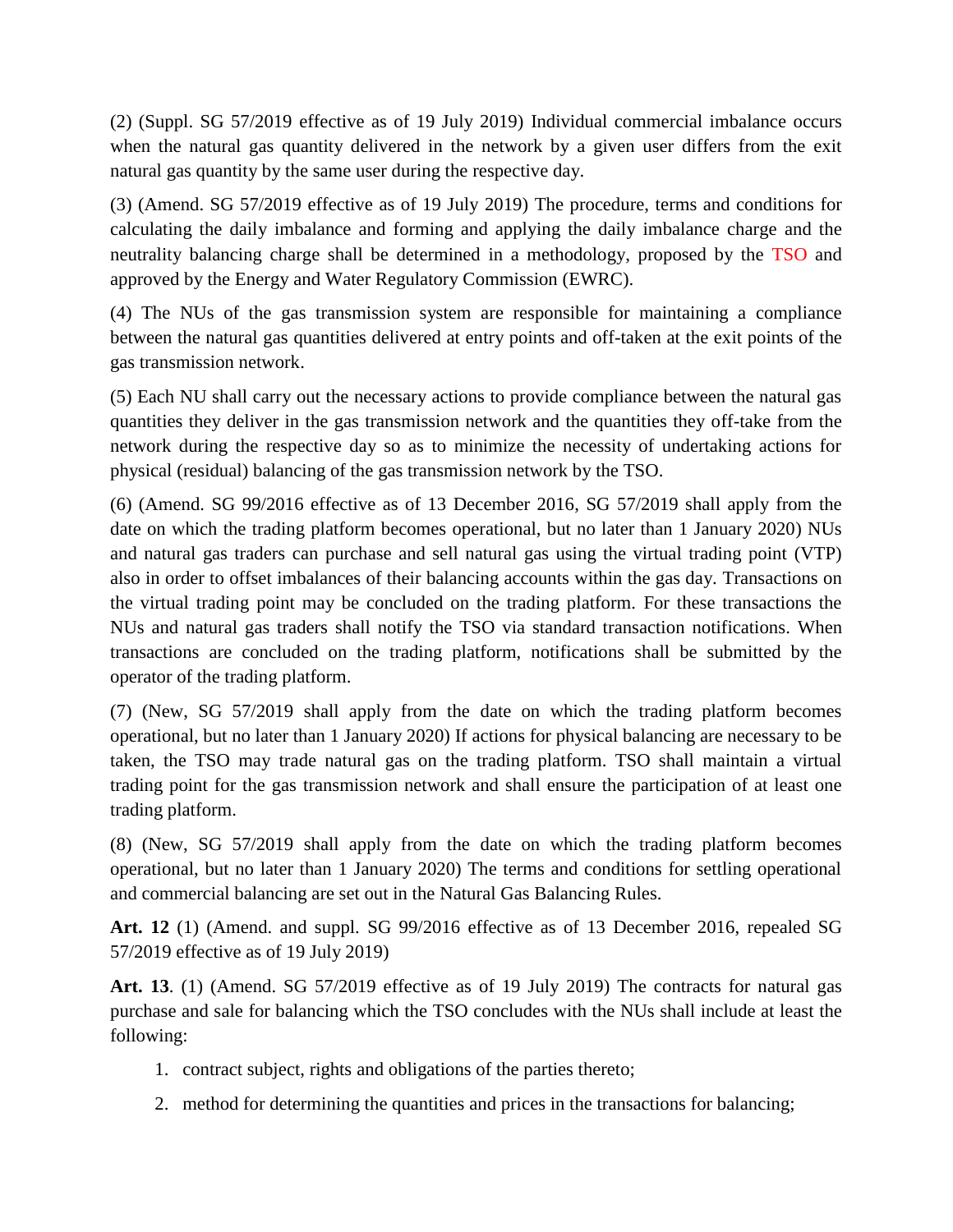- 3. deadlines for settlement, invoicing and payment;
- 4. procedure, terms and conditions for operational information exchange for entering into transactions for balancing;
- 5. (Amend. SG 57/2019 effective as of 19 July 2019) terms and conditions for financial guarantee, provided by the NUs in favour of the TSO, its amount, type and restore deadlines;
- 6. penalties in case the parties fail to perform their obligations under the contract;

(2) (Amend. SG 57/2019 effective as of 19 July 2019) The NUs shall submit to the TSO a financial guarantee as a condition for the entering into force of the contract for natural gas purchase and sale for balancing.

(3) (Amend. SG 57/2019 effective as of 19 July 2019) If the financial guarantee is adopted and it is not restored within the indicated deadlines, the TSO could suspend the implementation of the contracts for natural gas purchase and sale for balancing until it is restored. In this case the TSO suspends the implementation of the transport contract for natural gas for this user for the time of suspension of the implementation of the contract for natural gas purchase and sale for balancing.

(4) The contracts for natural gas purchase and sale for balancing are harmonized and cannot include terms and conditions that put the NUs in a disadvantage.

**Art. 14**. (Amend. SG 57/2019 effective as of 19 July 2019) When the requirements of Art. 13, para. 2 are met, the TSO shall fill in the persons, parties under a contract for natural gas purchase and sale for balancing in a register of the balancing market participants with a status "registered".

**Art. 15**. (1) (Amend. SG 57/2019 effective as of 19 July 2019) The TSO shall publish on its website:

- 1. a list of registered participants with information about the name, ID number, registration date and status data;
- 2. prices for purchase and sale of natural gas for balancing for the respective day, no later than the beginning of the respective gas day;
- 3. the total amount of the transactions with natural gas for balancing performed for the gas month, no later than the 10th day of the next gas month;
- 4. the volume of the physically purchased and sold natural gas for balancing outside the gas purchased and sold from/to the users to reset their imbalance for the previous day.

(2) (Amend. SG 57/2019 effective as of 19 July 2019) The TSO shall be obliged to update the information under item 1.

**Art. 16**. (1) (Amend. SG 99/2016 effective as of 13 December 2016) When concluding a contract for natural gas purchase and sale for balancing, a balancing account shall be opened to the NU.

(2) (Amend. SG 99/2016 effective as of 13 December 2016) The TSO shall keep a cumulative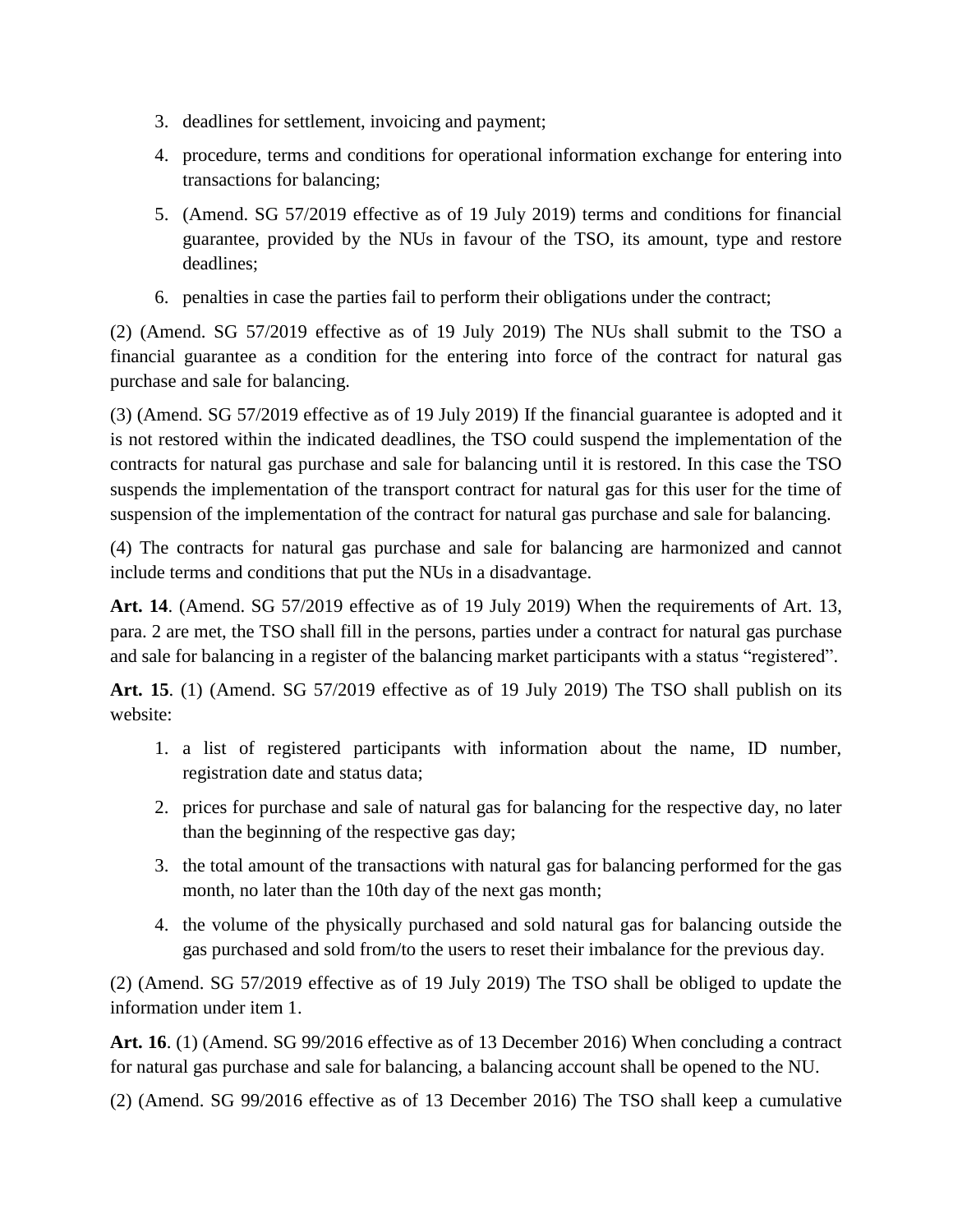balancing account for the gas month for the portfolio of each NU with regard to the difference between the natural gas quantities delivered and off-taken by him on the basis of a concluded transport contract.

(3) (Amend. SG 99/2016 effective as of 13 December 2016, suppl. SG 57/2019 shall apply from the date on which the trading platform becomes operational, but no later than 1 January 2020) Each NU is obliged to put effort so as to maintain their balancing account as close as possible to zero, and undertakes actions on the natural gas market for balancing including on the trading platform.

**Art. 17**. (Amend. SG 99/2016 effective as of 13 December 2016) If at a natural gas acceptance or hand-over point there are existing transport contracts of more than one NU, the operational information shall be aggregated for the point (information from the commercial metering device) and allocated proportionally to the nominations for the gas day or in line with the quantity allocation procedure in force at this point. In this case the imbalances of the users calculated on allocated operational hourly data basis have a forecast nature. The imbalances shall be calculated on the basis of the allocated quantities by users, by natural gas acceptance and hand-over points.

### **Section ІI**

### **Balancing the Gas Transmission Network**

**Art. 18**. (1) Balancing the gas transmission network is a physical compensation of the differences between the aggregated natural gas quantity supplied at the entry points of the gas transmission network and the aggregated natural gas quantity off-taken from the gas transmission network for the same period. The TSO shall undertake actions to change the entry and exit natural gas quantities so as to maintain the gas transmission network within its operational limits.

(2) There is an imbalance of the gas transmission network when the aggregated natural gas quantities entering the network, nominated by all users, differ from the aggregated quantities exiting the network during the relevant day.

(3) (Amend. SG 99/2016 effective as of 13 December 2016, SG 57/2019 effective as of 19 July 2019) In order to ensure the balance of the gas transmission network, the TSO performs the balancing actions laid down in the Natural Gas Market Balancing Rules:

- 1. conclude short-term transactions (for a day ahead or within the day) with other players on the balancing market via a virtual trading point for title transferring of the natural gas; transactions are concluded at the lowest available price for purchases, and at the highest price available for sales;
- 2. store and/or use natural gas quantities in the gas transmission network (linepack);
- 3. store and/or use natural gas quantities at/from a natural gas storage facility;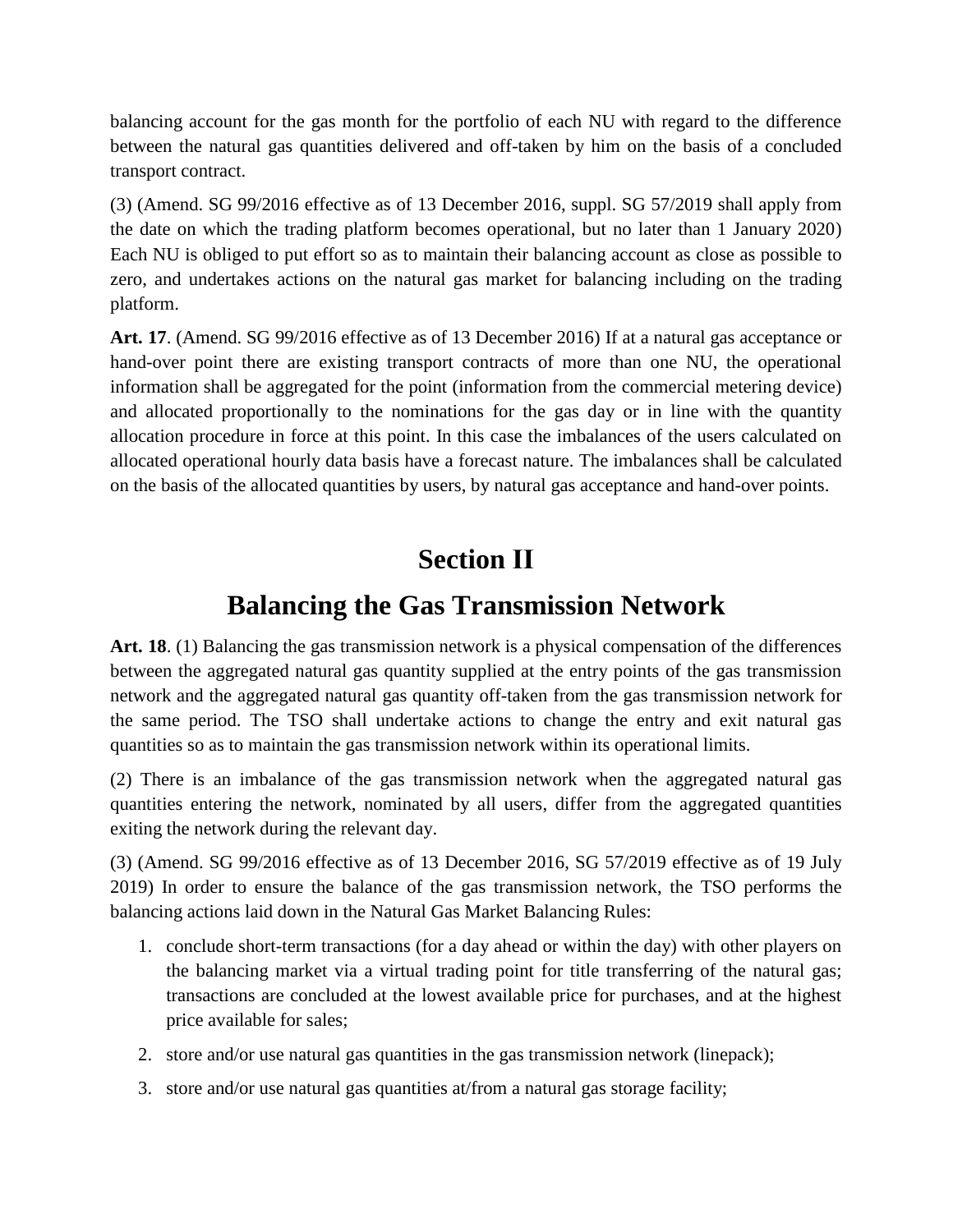4. conclude contracts for natural gas supply at an entry point of the gas transmission network based on a transparent, non-discriminatory and market-based procedure at the lowest price taking into account the maximum amount of the expected natural gas imbalances in the gas transmission network;

(4) In case the cumulative imbalance of the gas transmission network exceeds the limit, specified by the Operator, and measured in energy units which will lead to the impossibility to balance physically the transmission system and/or threaten its integrity and safe operation, the Operator shall undertake actions pursuant to Section VI of Gas Transmission Networks Management and Technical Rules and/or Ordinance No.10/2004 on the procedure for introducing limiting regime, suspension or restriction of production or supply of electricity, heat and natural gas.

#### **Section ІII**

(Repealed SG 57/2019 effective as of 19 July 2019)

# **Interim Measures for Balancing until Reaching a Sufficient Market Liquidity and Creating a Functioning Energy Market**

**Art. 19. (Repealed SG 57/2019 effective as of 19 July 2019)**

**Art. 20. (Repealed SG 57/2019 effective as of 19 July 2019)**

### **Chapter Four**

### **ALLOCATION OF TRANSPORTED QUANTITIES**

Art. 21. (1) The TSO shall allocate the natural gas when the natural gas quantities accepted and handed over by the users of the gas transmission network at the acceptance/hand-over points is measured together with the quantities, accepted and handed over to other user(s).

(2) At natural gas acceptance/hand-over points with neighbouring EU TSOs, the quantity allocation procedure shall be made on the basis of the Interconnection Agreement, signed between the two TSOs in line with the requirements of Commission Regulation (ЕU) 2015/703 of 30 April 2015 establishing a network code on interoperability and data exchange rules.

(3) (Amend. SG 99/2016 effective as of 13 December 2016) At natural gas acceptance/hand-over points where there is no signed Interconnection Agreement under para. 2, allocation shall be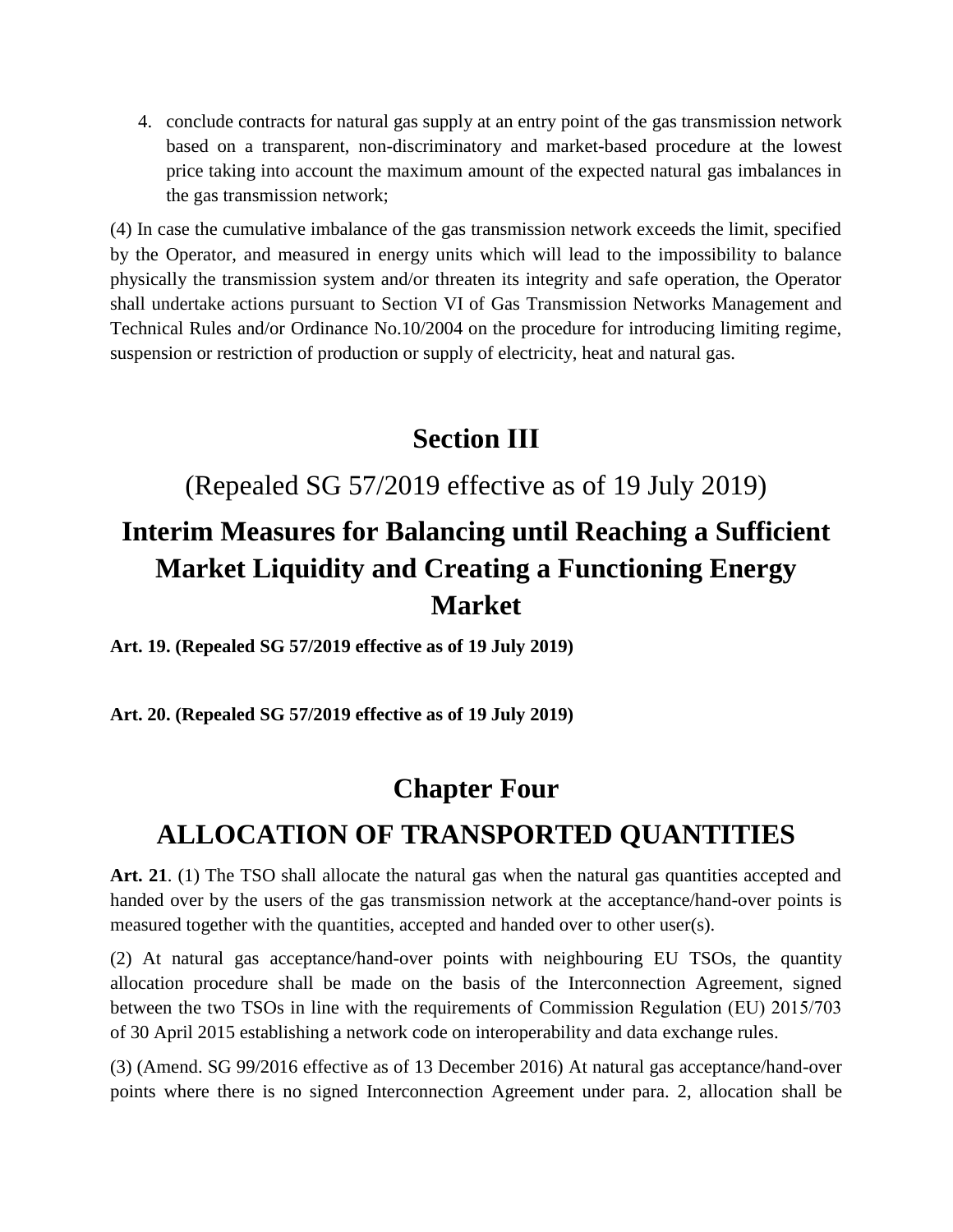carried out in line with the procedures indicated in art. 22.

(4) (New, SG 99/2016 effective as of 13 December 2016) At natural gas acceptance/hand-over points where supplying undertaking is connected, the allocation shall be carried out on the basis of a Protocol on allocation of measured quantities by users, drawn up and signed by the supplying undertaking. If there is no such protocol, the allocation shall be in line with the procedures laid down in art. 22.

Art. 22. (1) At natural gas hand-over points, the quantity allocated to users can be greater or smaller than the nominated one as a result of customers' consumption of gas with whom users have signed supply contract and the natural gas allocation procedure at this point. The supply contracts between NUs and the customers provide for the terms and conditions under which the customer nominates to their supplier and the respective penalties in case of deviation from the nominations from the actually consumed quantities.

(2) (Amend. SG 99/2016 effective as of 13 December 2016, SG 57/2019 effective as of 19 July 2019) Allocation of quantities at a gas acceptance/hand-over point shall be in line with one of the following procedures in line with a priority as follows:

- 1. in line with a quantity allocation protocol with the consent of all users at the point for the proportion of the daily allocation of the measured quantity; the protocol shall be considered valid if it is provided signed by all users at the point no later than the end of the gas day preceding the beginning of the period specified in the protocol itself;
- 1a. in line with an electronic protocol between all users at the point, submitted through the commercial dispatching platform; if a technical problem is identified and confirmed by the TSO, a signed protocol can be submitted by e-mail; the protocols shall be considered valid if the sum of the allocated quantities is equal to the measured quantity at the point;
- 2. in line with the protocol drawn-up and signed by the connected customer with each user at the point for supplied natural gas quantities in cases where there is only one customer connected at this point; the protocols shall be considered valid if the sum of the allocated quantities is equal to the measured quantity at the poin;
- 3. with a balancing user;
- 4. in case the users, respectively the connected clients, have not submitted to the TSO any of the procedures under items 1 - 3, the TSO shall allocate the measured quantities pro rata to the last confirmed nominations for the respective gas day.

(3) (Amend., SG 99/2016 effective as of 13 December 2016) TSO shall carry out a preliminary allocation for during the current gas day in line with the procedures under para. 2 it. 4.

(4) (Amend., SG 99/2016 effective as of 13 December 2016, SG 57/2019 effective as of 19 July 2019) Protocols under Art. 21 para. 4 and Art. 22 para. 2 item 1a and 2 shall be submitted to the TSO no later than 12:00 pm of the current gas day for the allocation of the quantities from the previous day. The total quantity under the protocols for the respective point must equal the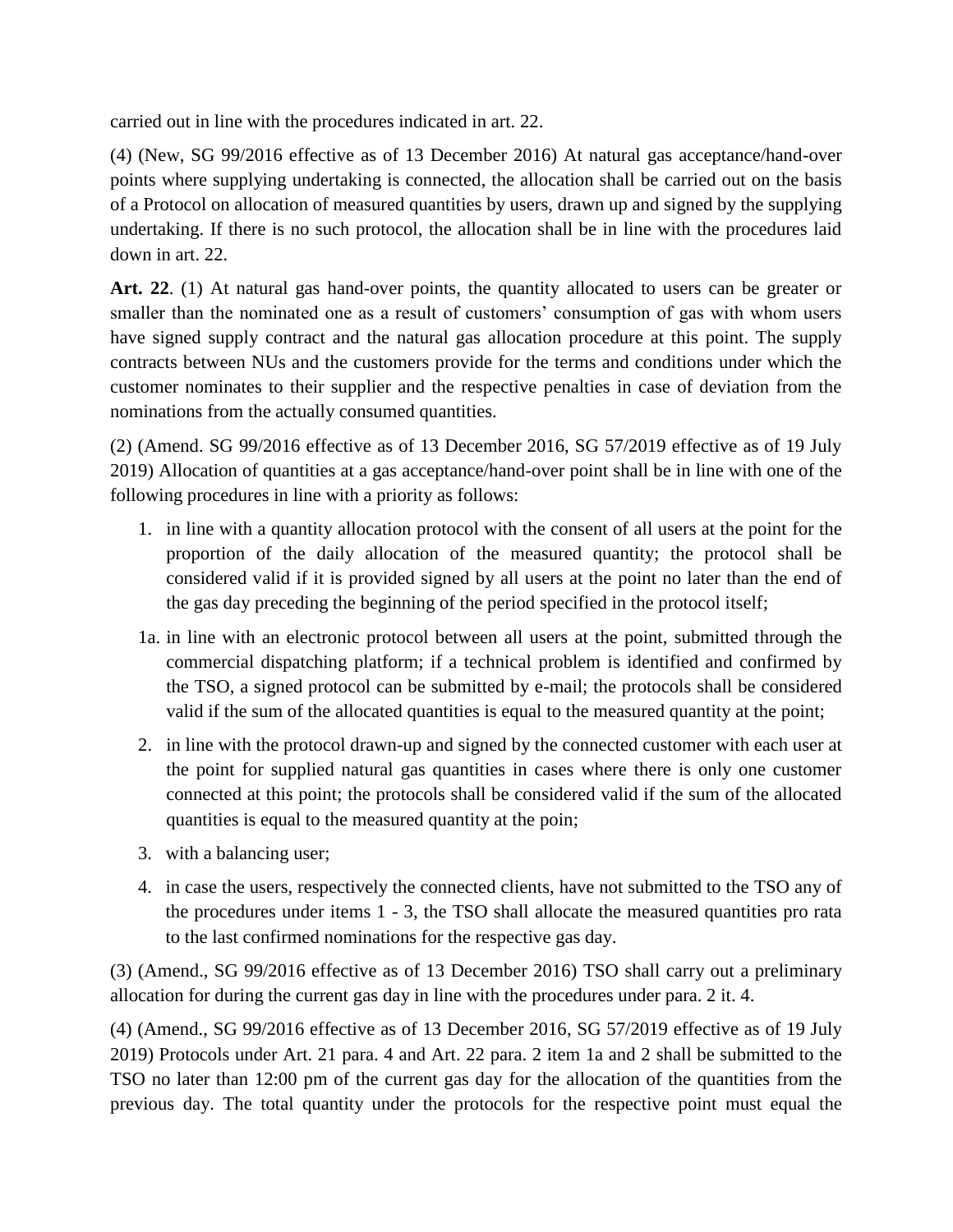reading of the commercial metering device at this point.

(5) (Amend., SG 99/2016 effective as of 13 December 2016) Failure to submit the protocols under art. 4 within the required deadline or when the protocols fail to meet the requirements, the TSO shall carry out daily allocation in line with art. 2, it. 3 or it. 4. This allocation shall be performed by 2:00 p.m. of the current gas day for the quantities from the previous gas day.

(6) (Suppl., SG 99/2016 effective as of 13 December 2016, amend. SG 57/2019 effective as of 19 July 2019) Every NU may apply to be the balancing user at a given natural gas hand-over point. If more than one user applies such status, the TSO shall approve the balancing user status of the first applicant. If at a point there is only one connected customer who has more than one natural gas supplier, the customer can indicate which of their suppliers has a balancing user status, the TSO shall also be informed on this. TSO shall confirm the balancing user status following its written consent.

(7) (Amend., SG 99/2016 effective as of 13 December 2016, repealed 57/2019 effective as of 19 July 2019)

(8) (Amend. SG 57/2019 effective as of 19 July 2019) In case allocation is made in line with para. 2, item 1a at a given point and as a result of the emergence of new users, the leaving of existing ones or for any other reason the common agreement between all users is cancelled or terminated, the operator shall apply allocation with the balancing user under the procedure laid down in Art. 6. If there is no balancing user, TSO shall apply allocation pro rata to the nominations.

(9) (New, SG 99/2016 effective as of 13 December 2016, amend. SG 57/2019 effective as of 19 July 2019) The monthly allocation of the quantities shall be made on daily allocation and if necessary, the TSO can make an adjustment of the quantities based on a protocol for adjustment of the commercial metering device readings or due to other objective reasons. When a TSO makes such an adjustment, the adjusted quantities shall be allocated in accordance with the daily allocation for the respective gas day and the protocols under Art. 21 para. 4 and under Art. 22 para. 2 item 1a and 2 shall be submitted no later than 5:00 p.m. if the fourth day of the month following the reported month.

# **Chapter Five INVOICING AND PAYMENT. GUARANTEE OF TRANSACTIONS**

### **Section I**

**General provisions**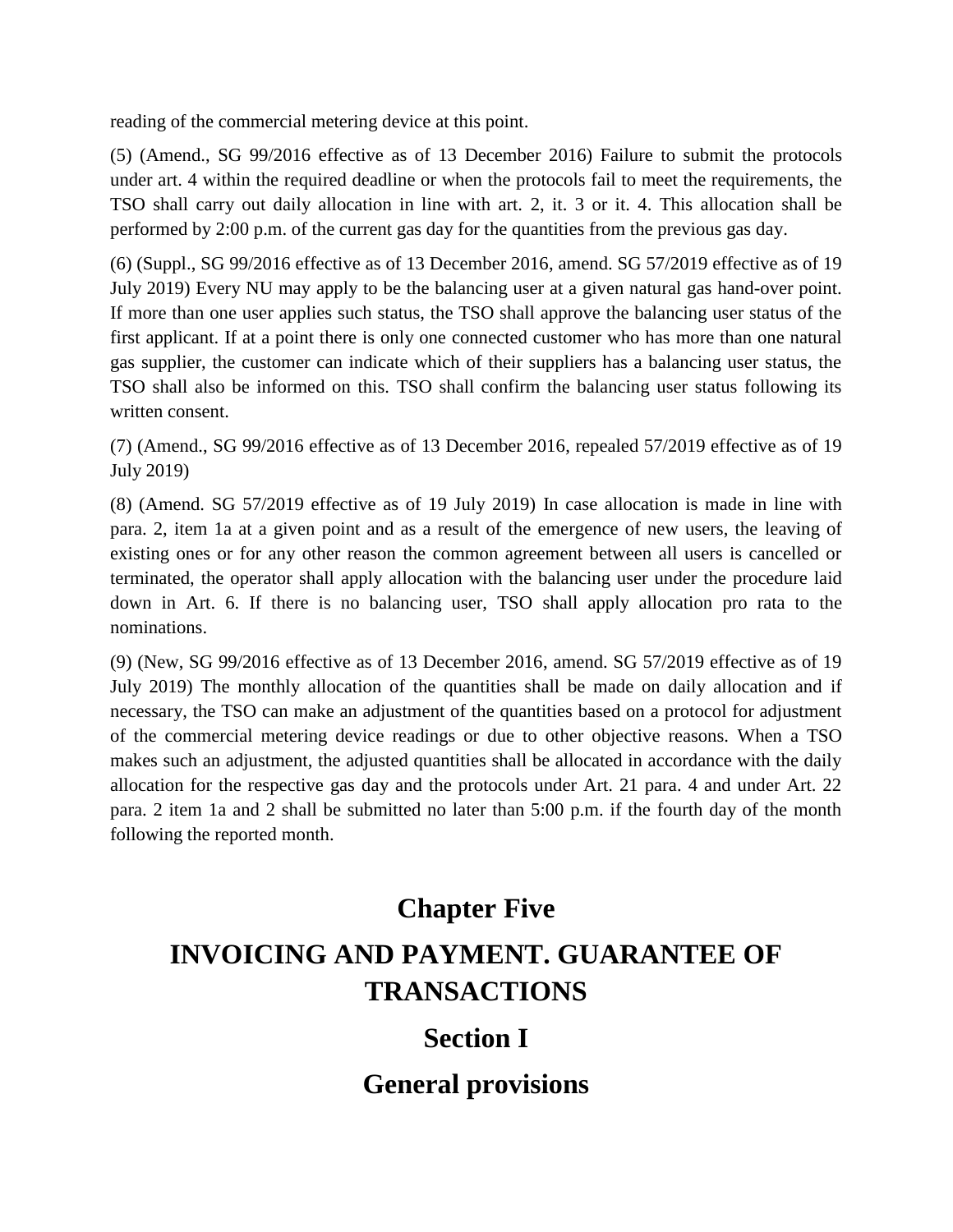**Art. 23**. (Amend., SG 99/2016 effective as of 13 December 2016) All natural gas market balancing transactions shall be reported at 7:00 am on the day, following the reporting one, and can be invoiced on a daily, weekly or monthly basis, whereas the value is determined on the basis of the purchased and sold balancing natural gas.

**Art. 24**. (Amend. SG 57/2019 effective as of 19 July 2019) The TSO shall settle the balancing natural gas transactions for every NU for a period of time, laid down in the contracts for natural gas purchase and sale for balancing.

**Art. 25**. (Amend. SG 57/2019 effective as of 19 July 2019) The TSO shall be liable to supply to NUs information on every time settlement period by means of preparing the relevant excerpts.

# **Section ІІ**

### **Invoicing**

**Art. 26**. (1) (Amend. SG 57/2019 effective as of 19 July 2019) Invoices under the balancing natural gas transactions shall be issued by the TSO and by the gas transmission network users for the quantity of natural gas for balancing which they have sold for the relevant reporting period.

(2) Settlement excerpts are integral part of the issued invoices.

**Art. 27**. Payment conditions are in line with the Natural Gas Market Balancing Rules and the Contracts for Natural Gas Purchase and Sale for Balancing.

# **Section IІІ**

### **Balancing Transaction Guarantee**

**Art. 28**. (1) (Amend. SG 57/2019 effective as of 19 July 2019) Users of the gas transmission network shall submit a financial guarantee under the contracts for natural gas purchase and sale for balancing in favour of the TSO in line with art. 13, para. 2.

(2) Users of the gas transmission network shall be liable to restore the moneys under the financial guarantee following encashment of the amount thereunder within a term, set out in the contracts for natural gas purchase and sale for balancing.

# **Chapter Six**

# **COMMUNICATIONS. INFORMATION EXCHANGE**

**Art. 29**. (1) (Amend. SG 57/2019 effective as of 19 July 2019 shall apply from the date on which the trading platform becomes operational, but no later than 1 January 2020) Network users shall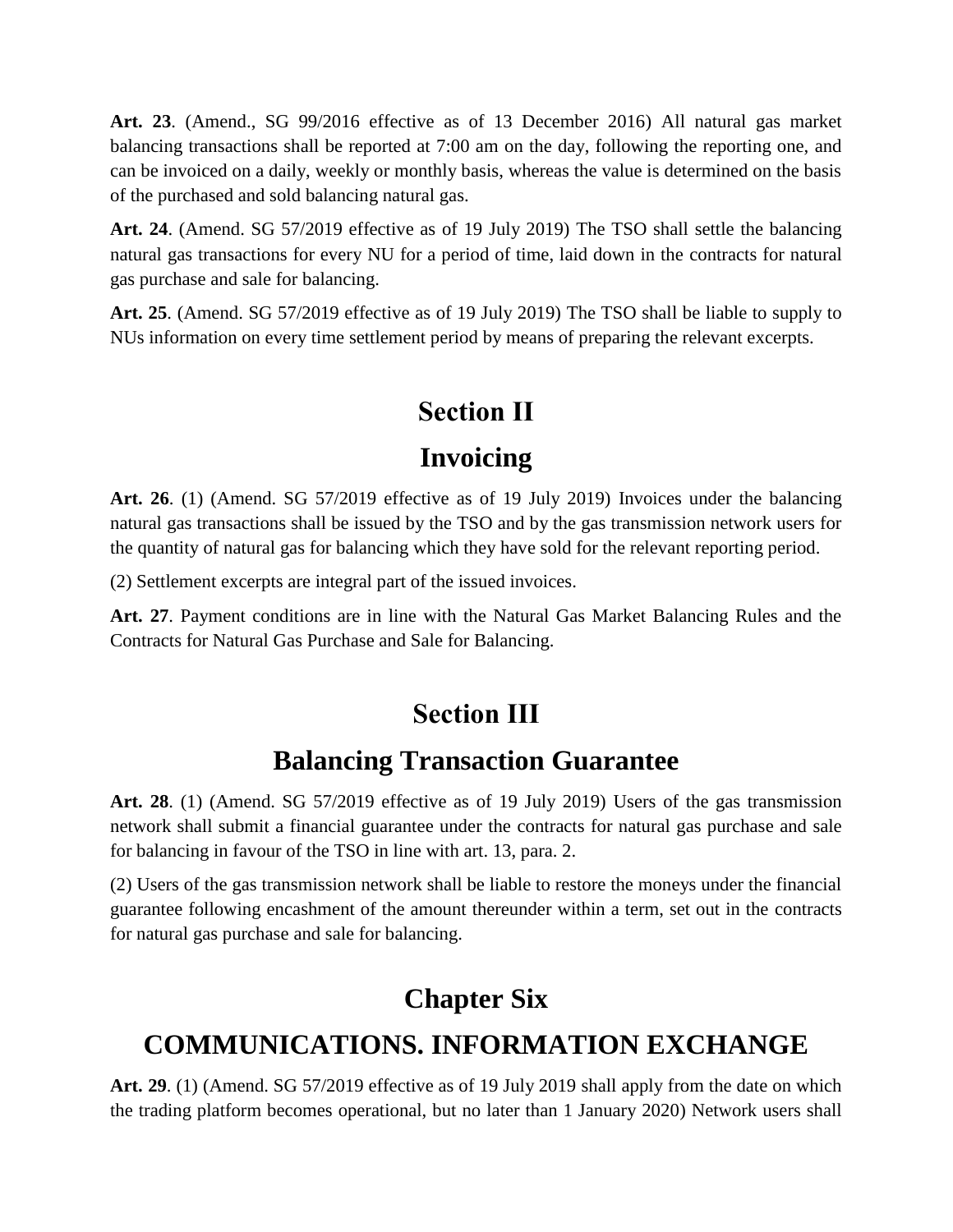be liable to secure at their expense technical equipment and software to exchange data with the TSO and when they are registered on the trading platform with the operator of the trading platform as well, including: a telephone line, electronic mail and fax with a possibility for 24/7 communication.

(2) (Amend. SG 57/2019 effective as of 19 July 2019 shall apply from the date on which the trading platform becomes operational, but no later than 1 January 2020) Communication types, data exchange channels and the access thereto shall be set out by the TSO and the operator of the trading platform and shall be published on their websites.

**Art. 30**. (1) The TSO shall inform network users on recommended standards and shall set out obligatory information security means.

(2) Network users shall be liable to protect the right for access password, supplied by the TSO.

### **Chapter Seven**

# **PROCEDURE FOR SUPPLIER CHANGE**

**Art. 31**. (1) Every customer connected to a gas transmission or gas distribution network and a party to a natural gas supply contract shall have the right to change their supplier in line with the contractual conditions at any time by sending a written request to the operator of the relevant network to which they are connected.

(2) Upon terminating a natural gas supply contract as a result of the exercise of the right to change the supplier the customer shall not owe any fees and sanctions for the early termination of the contract for supply with the initial supplier beyond the agreed ones.

(3) In case to right to change the supplier is exercised the contracted capacity for transmission at the exit point of the gas transmission and/or gas distribution network shall be transferred from the initial supplier to the new supplier, without thereby creating any obligations to pay sanctions to the initial supplier for the contracted capacity.

(4) The written request under para. 1 shall be sent three weeks at least prior to the date when the change of supplier is sought and shall contain:

- 1. name and identification data of the customer, the new supplier and the old one;
- 2. excerpt of preliminary contract for supply with the new supplier showing: the date of first supply, term of the supply contract, place of delivery and programme giving information on natural gas quantities contracted for supply, including by quarters, months and days (in case of supply contracts with a term shorter than one calendar month), as well maximum and minimum daily quantity;
- 3. evidence supplied by the new supplier to establish the circumstances under art. 6, para. 3 unless the new supplier has a valid Transport Contract with the operator of the relevant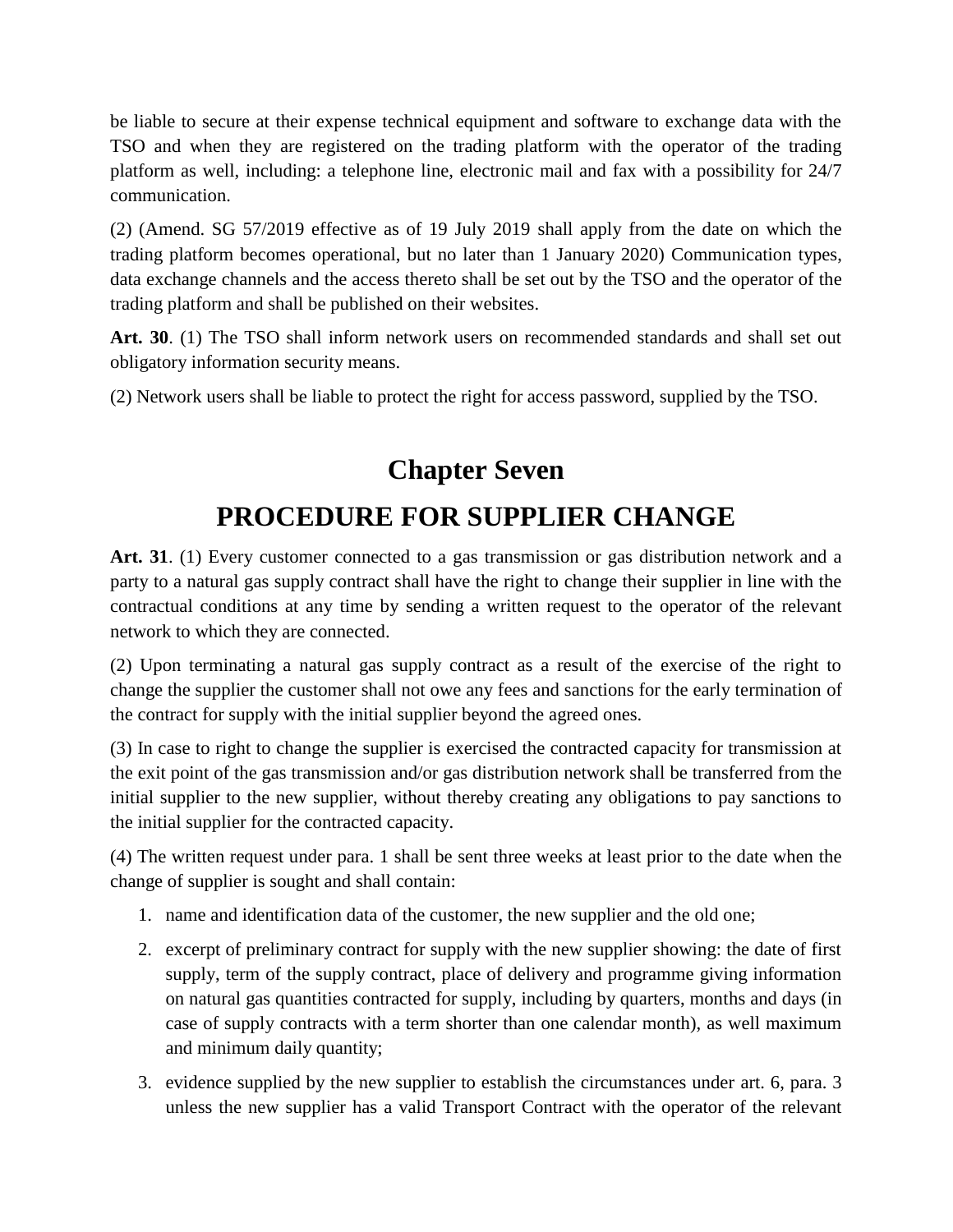network.

(5) Supplier change is allowed only if the new supplier meets the conditions under art. 6, para. 3 and if the new supplier has no outstanding financial liability to the operator of the relevant network, the deadline of which had expired.

(6) When the contracted maximum daily quantity under the supply contract with the new supplier exceeds the allocated daily capacity for transmission under the Transport Contract of the initial supplier, the operator of the relevant network shall accept to transport the quantities up to the amount of the capacity allocated to the initial supplier. The new supplier should submit an application for capacity to the operator of the network for the difference in line with the respective rules for using the networks offered by the relevant operator.

(7) The change of the supplier shall enter into force as of the first day of the gas month, following the month when the request has been received in compliance with the three-week deadline under para. 4.

## **Chapter Eight**

# **TERMS AND PROCEDURE FOR SERVICING THE COMMERCIAL METERING DEVICES. MAINTENANCE OF DATABASE AND ACCESS TO COMMERCIAL METERING DEVICES**

**32**. (1) Metering of the natural gas quantities under contracts to which a party are supplying undertakings or storage facilities operators, shall be made by means of commercial metering devices, installed at gas metering stations, property of the supplying undertaking or the storage facility operator.

(2) The supplying undertakings and the storage facilities operators shall enter into operational agreements with the operator of the gas transmission and/or gas distribution network to which they are connected; such agreements shall specify the procedure and terms and conditions of joint monitoring and control on the metering devices and the real time data exchange therefrom.

**Art. 33**. (1) Metering the natural gas quantities, transported through the gas transmission network shall be made by means of the commercial metering devices, property of the TSO, installed at the gas metering or the gas regulating stations, located at the gas transmission network exit points.

(2) In case of connecting two gas transmission networks the commercial metering devices are property of one of the parties determined by a common agreement.

(3) In case of connecting two gas transmission networks the operators shall enter into an interconnection agreement; such agreement shall determine the interconnection points and the ownership over the commercial metering devices at these points, and an operational agreement,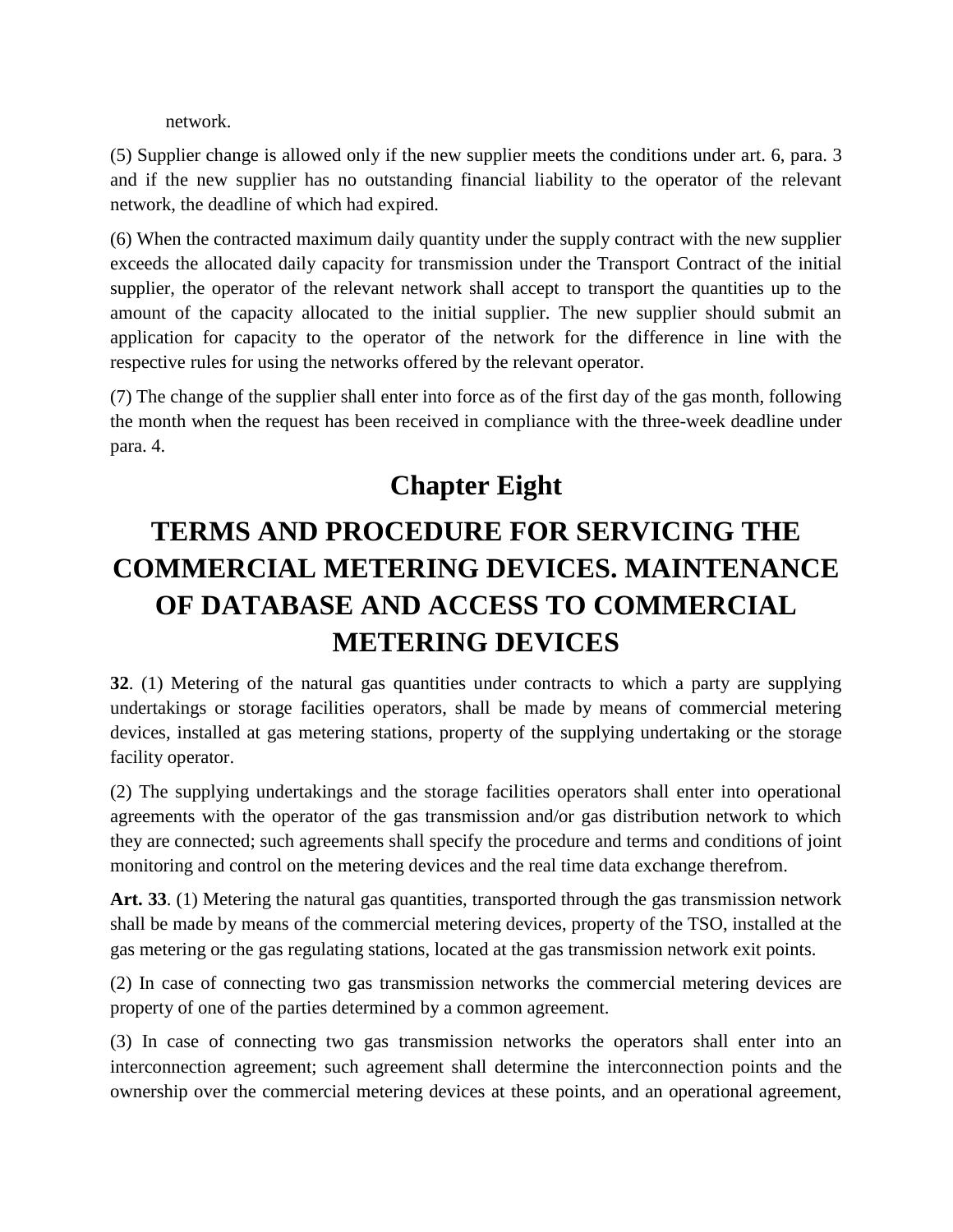determining the procedure and the terms and conditions of joint monitoring and control over the metering devices and the real time exchange data therefrom.

**Art. 34**. Natural gas quantities, transported through the gas distribution network shall be metered by means of commercial metering devices, property of the gas distribution network operator.

**Art. 35**. The owners of the commercial metering devices shall be liable to service and maintain the commercial metering devices in good working order and metrological validity.

**Art. 36**. (1) The owners of the commercial metering devices shall keep a register of natural gas commercial metering devices, installed at the exit points of the gas transmission or gas distribution network and at the exit points of the relevant equipment of supplying undertakings and storage facilities.

(2) The owners of the commercial metering devices shall retrieve and store information and documents and maintain a data base with the commercial metering devices readings.

(3) The register under para. 1 shall contain:

- 1. data on the commercial metering devices type;
- 2. information on commercial metering devices metrological inspections;
- 3. adjusting device for volume (energy) configuration protocol;
- 4. numbers of commercial metering devices safety seals;
- 5. other information, required for the networks' management.

(4) The persons under para. 1 are liable to keep all data of the register under the above paragraph updated.

**Art. 37**. (1) The owners of the commercial metering devices shall be liable to supply information generated by the commercial metering devices readings data base as kept by them upon demand of the parties to the natural gas transaction.

(2) The structure and deadline for supplying under para. 1 shall be determined by the owners of the commercial metering devices. The deadline for supplying such information cannot be more than 10 calendar days.

**Art. 38**. (1) The frequency of reporting natural gas quantities at every metering location shall be once per month.

(2) The owners of the commercial metering devices shall report the natural gas quantities in line with the periods of reporting under para. 1 and shall supply the metering data to the relevant parties to the natural gas transactions under the conditions and within the deadlines as laid down in the contracts.

**Art. 39**. (1) The operator of the relevant network shall be liable to secure to the person who purchases or sells natural gas the opportunity to get access to the commercial metering devices readings.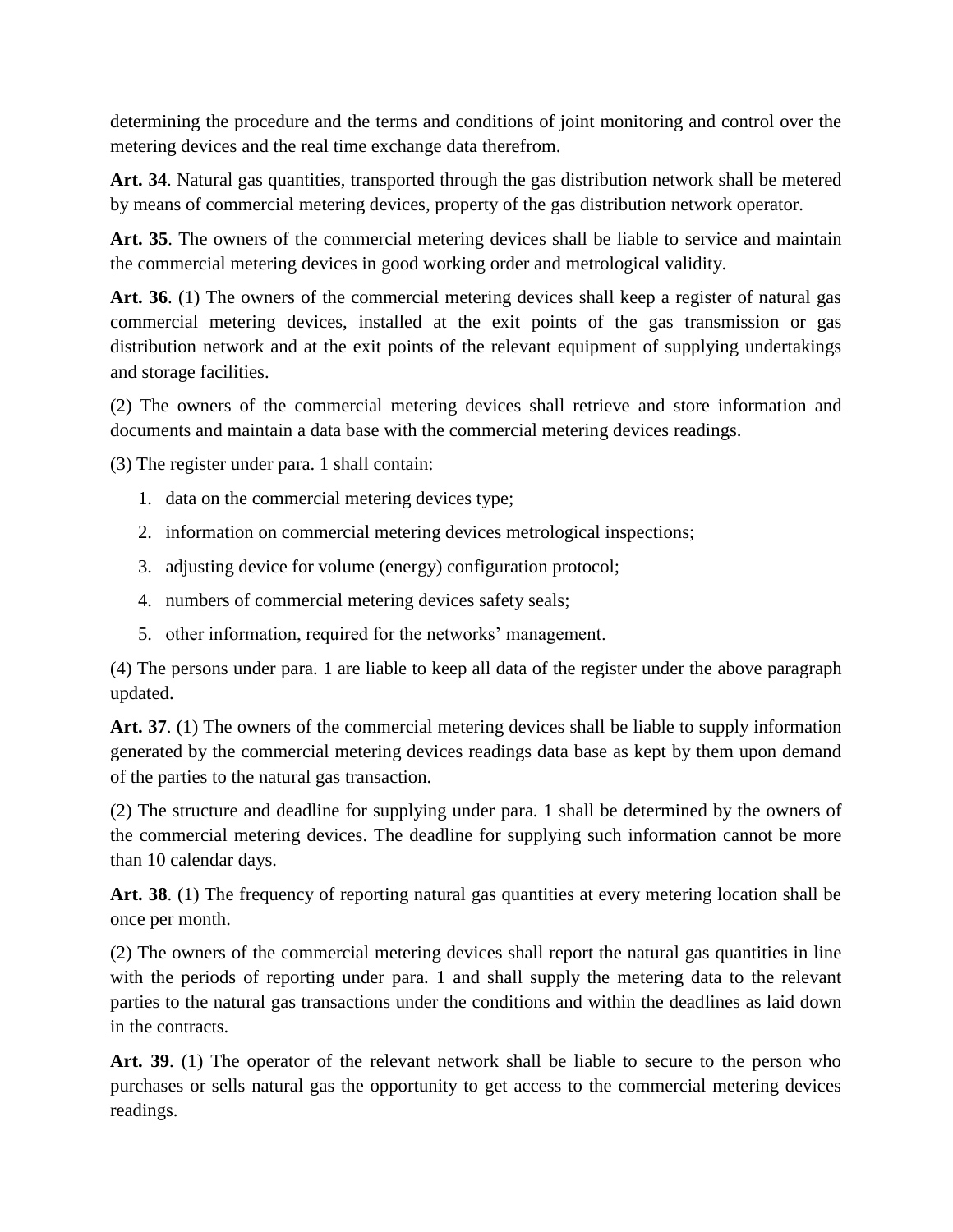(2) The owners of the commercial metering devices shall supply to the operator of the relevant network the metering data on transactions at freely negotiated prices and balancing natural gas transactions.

**Art. 40**. (1) The commercial metering devices shall be subject to initial and subsequent checks in line with the Measurement Act and the regulations associated with its enforcement.

(2) A check may be asked by the party which purchases or sells natural gas.

(3) The costs associated with the check shall be borne by the party which asked for the check, when the results show that the commercial metering device is within the required accuracy.

(4) The costs associated with the check shall be borne by the owner when the results show that the commercial metering device is out of the required accuracy.

# **Chapter Nine CONTROL OVER COMPLIANCE WITH THE RULES**

**Art. 41**. EWRC shall control the compliance with the Rules.

### **ADDITIONAL PROVISION**

**§ 1**. In the meaning of these Rules:

- 1. *(Amend., SG 99/2016 effective as of 13 December 2016)* The Balancing Account is an account separate for each user of the gas transmission network where daily imbalances throughout the month are registered on daily basis.
- 2. Balancing user is a gas transmission network user to whom the difference between the amount of nominated quantities and the actually transported quantity is allocated at a given natural gas handover and acceptance point provided that the other users at this point receive allocated quantity equal to the nominated.
- *3. (Repealed. SG 57/2019 effective as of 19 July 2019).*
- 4. *(Amend. SG 57/2019 effective as of 19 July 2019)* Virtual trading point is a non-physical point where registered users on the virtual point can transfer natural gas ownership.
- 5. Entry point is a physical point of the gas transmission network, consisting of one or more natural gas acceptance points.
- 6. *(Amend., SG 99/2016 effective as of 13 December 2016)* Gas day is a time period starting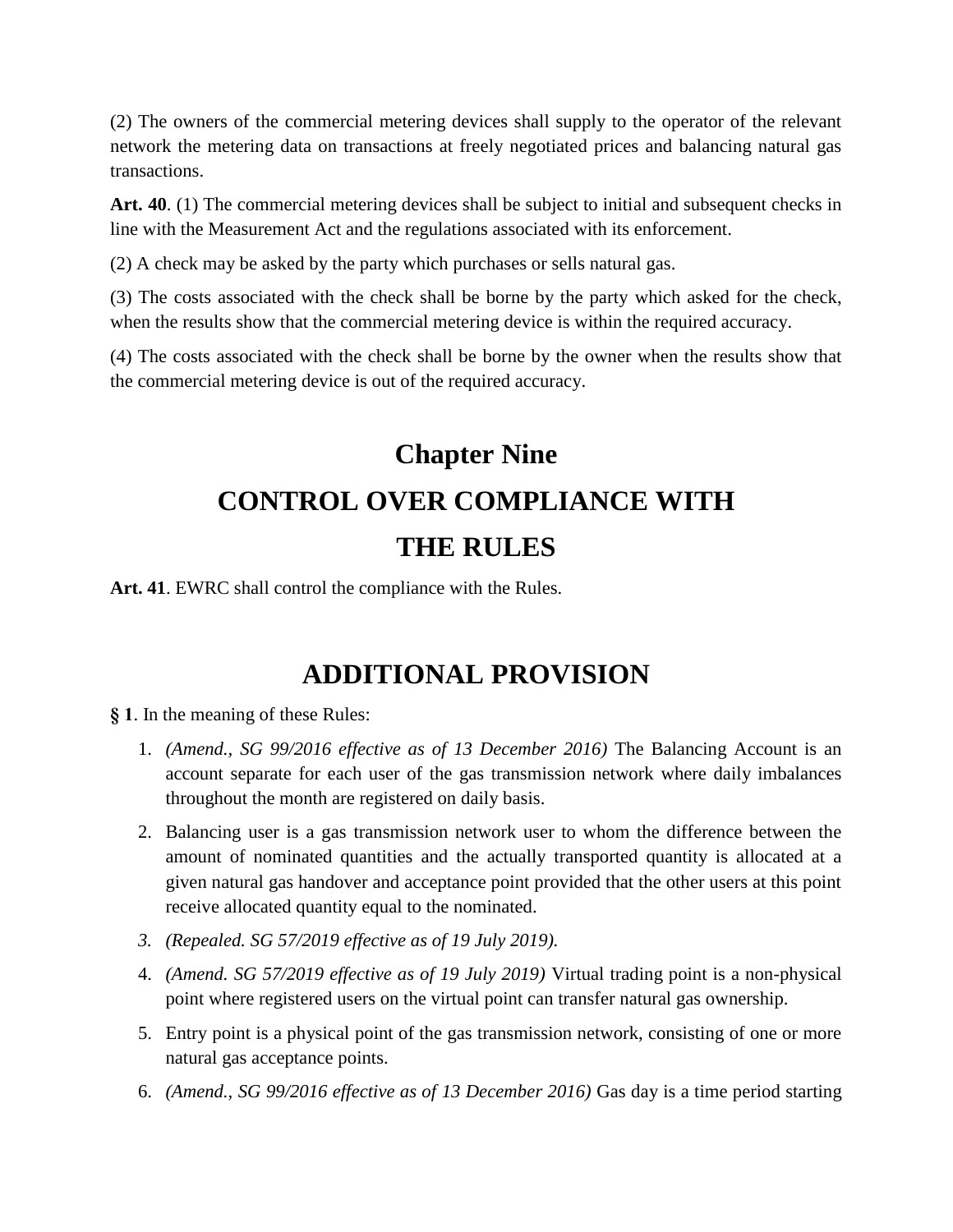at 7.00 a.m. local time of the particular day and ending at 7.00 a.m. local time on the following day.

- 7. *(Repeal., SG 99/2016 effective as of 13 December 2016)*
- 8. *(Amend., SG 99/2016 effective as of 13 December 2016)* Gas month is a time period starting at 7.00 a.m. local time on the first day of a particular calendar month and ending at 7.00 a.m. local time on the first day of the following calendar month.
- 9. *(Amend., SG 99/2016 effective as of 13 December 2016)* Gas quarter is a time period starting at 7.00 a.m. local time on the first day of October, January, April and July and ending at 7.00 a.m. on the first day of each following January, April, July or October respectively.
- 10. *(Amend., SG 99/2016 effective as of 13 December 2016)* Gas year is a time period starting at 7.00 a.m. local time on October 1 of a particular calendar year and ending at 7.00 a.m. local time on October 1 of the following calendar year.
- 11. Supplier is a physical or legal entity, supplying natural gas to customers, connected to the gas transmission or gas distribution network.
- 12. Supplying undertakings are production undertakings, liquefied natural gas undertakings, compressed natural gas undertakings and renewable natural gas producing undertakings who can supply gas at entry points of gas transmission and gas distribution networks.
- 13. *(Amend., SG 99/2016 effective as of 13 December 2016)* Balancing zone is an entry-exit system with a special balancing regime.
- 14. Exit point is a physical point of the gas transmission network, consisting of one or more natural gas hand-over points.

14a. *(New., SG 99/2016 effective as of 13 December 2016)* The natural gas quantity shall be calculated in energy units at gross calorific value.

15. Balancing natural gas market is a natural gas trade to settle the users' individual imbalances for a given period.

15a. *(New. SG 57/2019 effective as of 19 July 2019)* Trading platform – an electronic platform for bilateral trade and/or exchange trade, maintained and operated by a trading platform operator, through which trading participants may announce and accept, as well as modify and withdraw offers for natural gas purchase and sell to meet the short-term fluctuations in the natural gas supply and demand under the conditions applicable to the trading platform and where the TSO trades in order to perform balancing actions.

- 16. Network user is a physical or legal entity, holder of a signed Contract for the Transport through the Gas Transmission Network and Contract for Natural Gas Purchase and Sale for Balancing.
- 17. Natural gas for balancing is the natural gas, required to compensate for the difference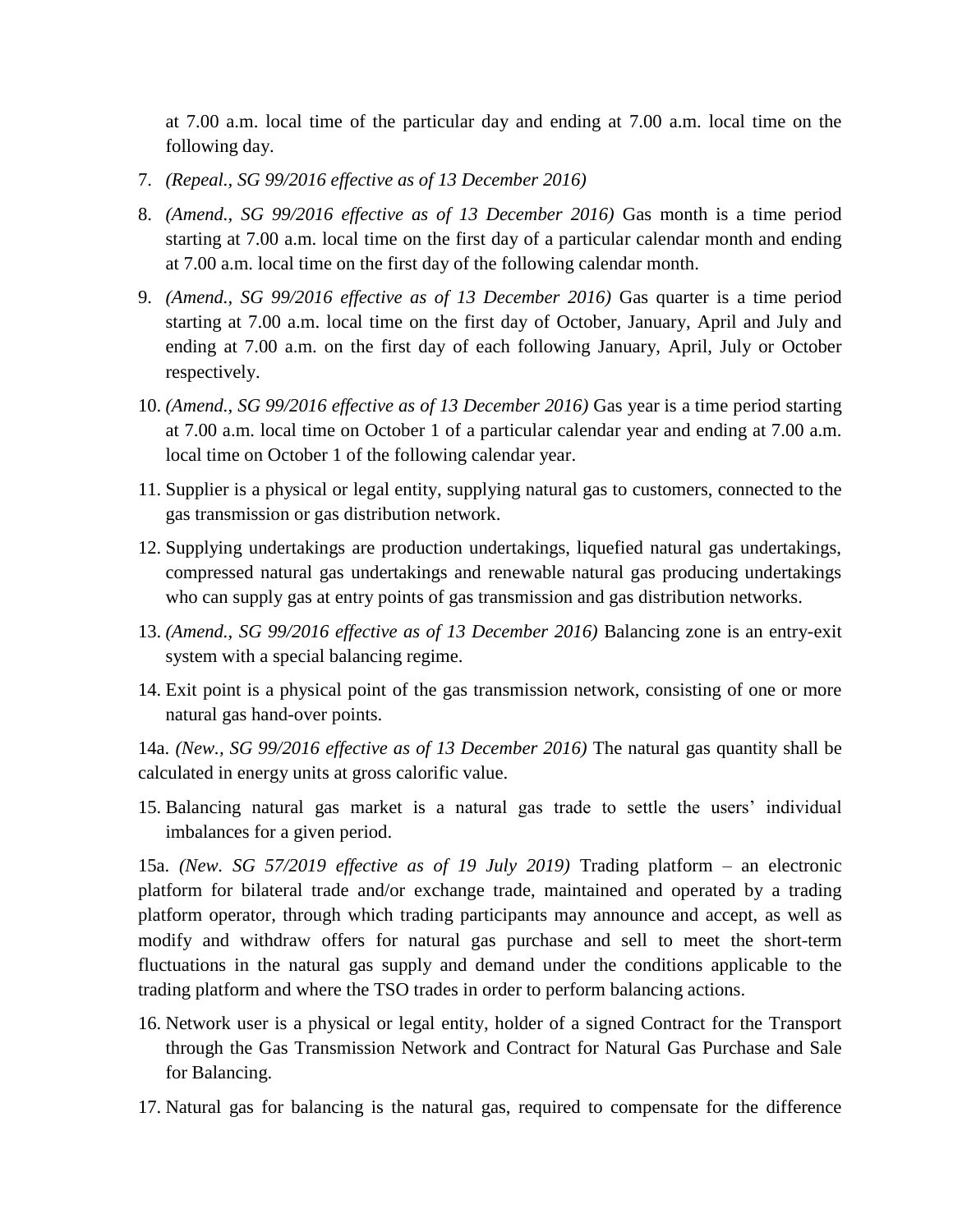between the total natural gas inputs at the entry points of the gas transmission network and the total natural gas offtakes at the exit points of the gas transmission network.

- 18. Natural gas acceptance point is a physical point of the gas transmission network equipped with commercial metering devices, where the metering of quality, pressure and quantity of the natural gas for transmission is done and where its hand-over by the network user to the TSO is made.
- 19. Natural gas hand-over point is a physical point of the gas transmission network equipped with commercial metering devices, where the metering of quality, pressure and quantity of the transported natural gas is done and where its hand-over by the TSO to the network user is made.
- 20. Settlement is the determination and the financial settlement of individual imbalance between the natural gas inputs at the network entry points and the natural gas offtakes at the network exit points for every specific network user for a given time period.

## **TRANSITIONAL AND FINAL PROVISIONS**

**§ 2**. These Rules are approved on the basis of art. 21, para. 1, item 9 in connection with art. 173, para. 1 of the Energy Act by the Energy and Water Regulatory Commission with decision under Protocol no. 137 of 7 July 2015 under item 1 and repeal the Natural Gas Trading Rules adopted by the State Energy and Water Regulatory Commission with decision under protocol no. 106 of 15 May 2007 under item 4.

**§ 3**. Natural Gas Trading Rules shall enter into force on the day of their publication in State Gazette.

### **TRANSITIONAL AND FINAL PROVISIONS**

## **to the Rules amending and supplementing the Natural Gas Trading Rules**

*(SG 57/2019 effective as of 19 July 2019)*

§ 20. (1) The TSO shall designate until 1 September 2019 at least one trading platform in accordance with Art. 22, § 3 of Commission Regulation (EU) No 312/2014 of 26 March 2014 establishing a Network Code on Gas Balancing of Transmission Networks.

(2) The TSO shall submit an application to the Energy and Water Regulatory Commission for